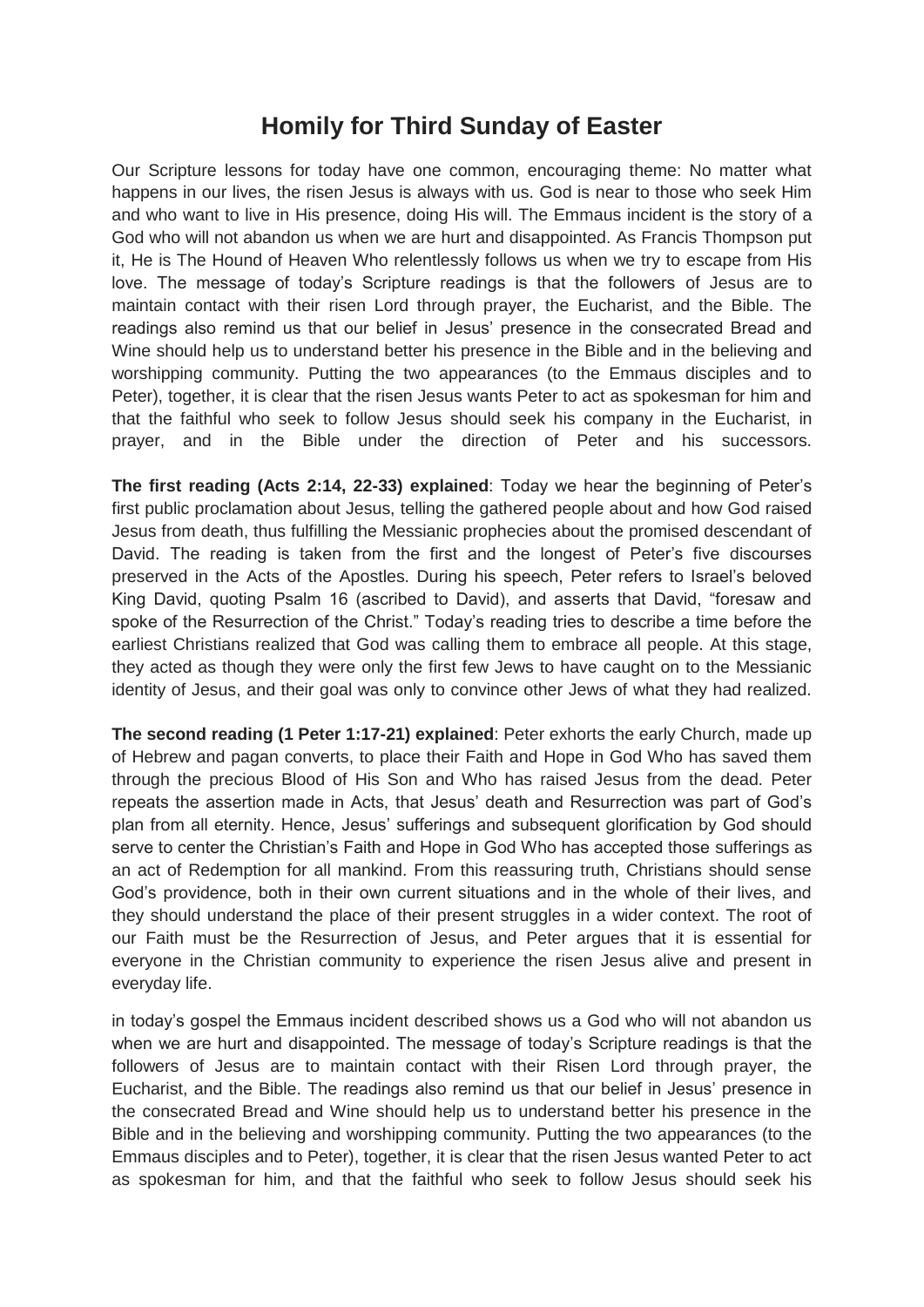company in prayer, the Eucharist, and the Bible under the direction of Peter and his successors.

**Life messages**: 1) **Jesus meets us on our Emmaus Road**. The risen Lord meets us on the road to our Emmaus, both in the ordinary experiences of our lives, and in the places to which we retreat when life is too much for us. We, too, have hopes and dreams about better health, healing, financial security and family relationships. These hopes and dreams often shatter. The story promises us, however, that Jesus will come to us in unfamiliar guises to support and strengthen us when we least expect our risen Lord. Emmaus moments come to us when we meet the risen Christ on our life's journey through rough times.

2) **The road to Emmaus is a road of companionship**. Jesus, now freed from the space-time limits of his earthly life, is present in our midst and wants to be our Friend. The risen Lord desires that we walk with Him and with one another: "When you pass through the waters, I will be with you; And through the rivers, they shall not overflow you. When you walk through the fire, you shall not be burned, nor shall the flame scorch you. For I am the LORD, your God, the Holy One of Israel, your Savior" (Isaiah 43:2-3). He wants to join us in our travels of life: "I am a Companion of all who fear You, and of those who keep Your precepts" (Psalms 119:63). "Where two or three are gathered in My Name, I am there among them" (Matthew 18:20).

3) **We meet Jesus daily in our life's journey.** The Church instructs us to hear Jesus on a daily basis through our faithful reading of, and meditation on, the Bible; through our participation in the Eucharistic celebration at which we receive Jesus as our spiritual Food and Drink ; through our personal and family prayers; and through our family meals. When we meet our risen Lord through the Word of God, we commune with him. We renew our relationship with Jesus through prayer. All these meetings prepare and enable us to encounter the risen Jesus living in all the people we meet and to do Him humble, loving and selfless service in each of them.

4) Do our hearts burn when we listen to the Risen Lord in tradition teaches us that the reading of the Scriptures, the study of the Scriptures and the proclamation of the message of the Scriptures are the primary ways in which we meet God. Vatican II (Dei Verbum 21) tells us that Jesus is to be equally venerated in the Eucharist and in the Bible. Therefore, we need to study the Bible, learn the Bible, memorize the Bible and meditate on the word of God. We know that Christ lives in the Bible, and so we need to spend time in the Bible to have a deep, intimate, loving, caring, long-term relationship with Jesus Christ. We know we are to brush our teeth every day. Likewise, we are to read the Bible every day, making it habitual, because people either read the Bible daily or almost never. When we read the Scriptures daily we meet and converse with Jesus Christ! Abraham Lincoln, whom many consider the best President of the United States, said: "The greatest gift that God gave to human beings is the Bible." Another President of the United States, John Quincy Adams,